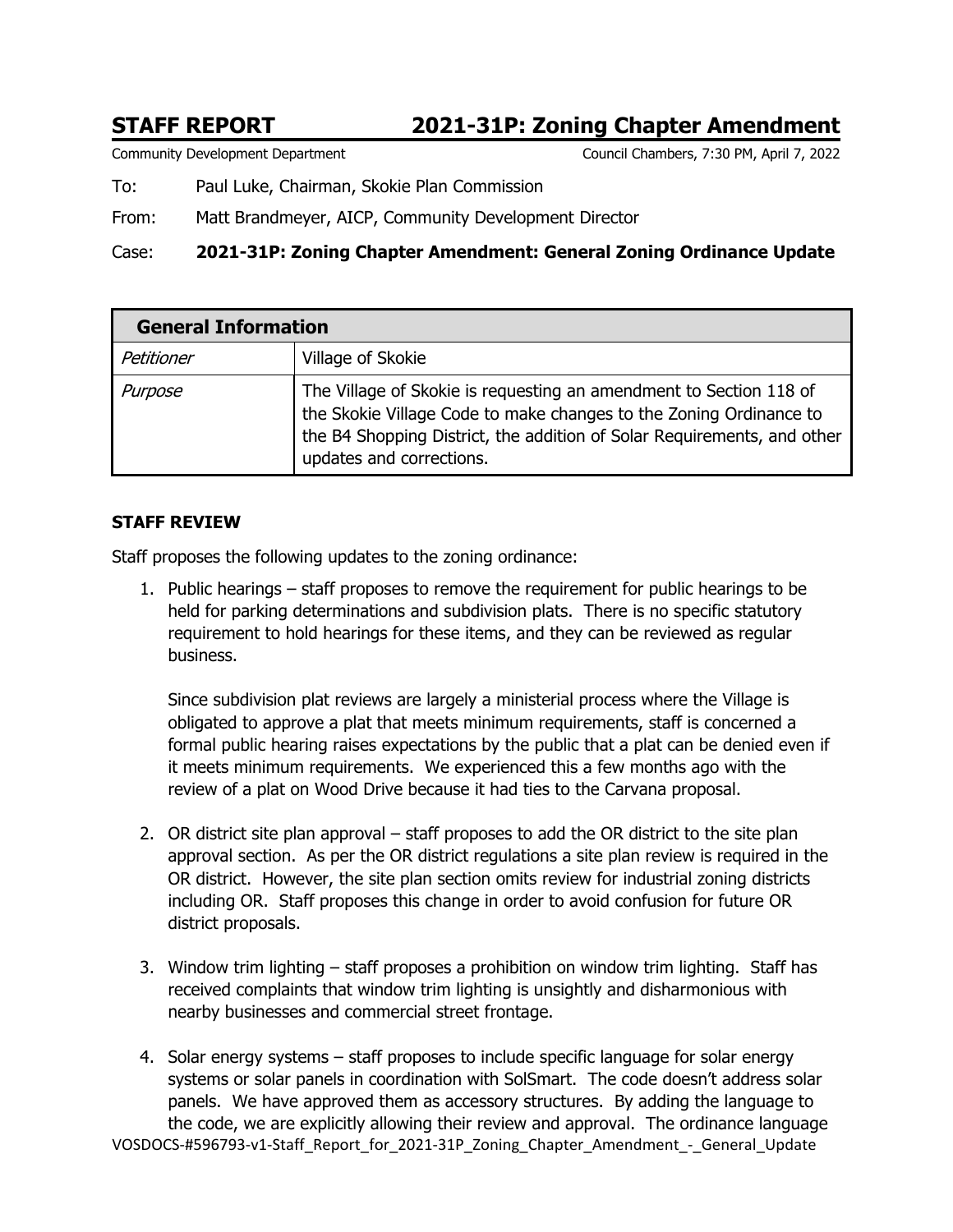employs language provided by SolSmart and uses language from our Wind Energy System requirements.

5. B4 Shopping District – staff proposes to add a mixed-use building option to the B4 district. The change is in anticipation of a mixed-use development proposal at Touhy & Linder. Old Orchard Mall and Village Crossing, which are the only B4 areas in the Village, have expressed interest in adding mixed-use development to their campuses. Mixed-use is a trend seen in large shopping areas across the country and may play a key role in their continued vitality.

The proposed language uses existing B4 district language and components of the Mixeduse district requirements. This included adding multifamily as a restricted use in the district. The proposed development includes a potential cannabis dispensary. The Touhy/Linder area is one of two areas where a dispensary can be located with the other being the existing Curaleaf site. Staff has added this as a permitted use in the district.

6. Collective use of parking – staff proposes to allow parking to be shared between commercial and residential uses within a mixed-use building outside the mixed-use districts. The rationale is businesses can use residential parking when it isn't being used since the peak times are different. Staff proposes to allow up to 20% of required residential parking to be shared.

# **STAFF RECOMMENDATION**

Staff recommends that Chapter 118 Zoning of the Skokie Village Code be amended with the text in **BOLD** as follows:

# **Sec. 118.8 Hearing, appeals, and modified reviews.**

- (a) Hearings
- VOSDOCS-#596793-v1-Staff\_Report\_for\_2021-31P\_Zoning\_Chapter\_Amendment\_-\_General\_Update (1) Notice**. Public hearings are required for map amendments, chapter amendments, site plan approvals, special use permits, and variances and are not required for parking determinations or subdivision plats.** Upon receipt of an application in proper form, the Zoning Official shall arrange to advertise the time and place of the public hearing. Such advertisement shall be given by at least one publication in a newspaper of general circulation within the Village. Such notice shall state the nature of the request, the location of the property, and the time and place of the hearing. Except for parking determinations and zoning chapter amendments, personal notice must be given by regular mail of the time and place of the hearing to each property owner, as ascertained by the most recent available property tax records available to the public by the Cook County Assessor's Office, of all lots or buildings lying in whole or part within 250' of the property lines of the subject property and all tenants, occupants, and property owners on the subject property. The petitioner must file an affidavit with the Zoning Official containing a complete list of the names and last known addresses of all persons served proper notice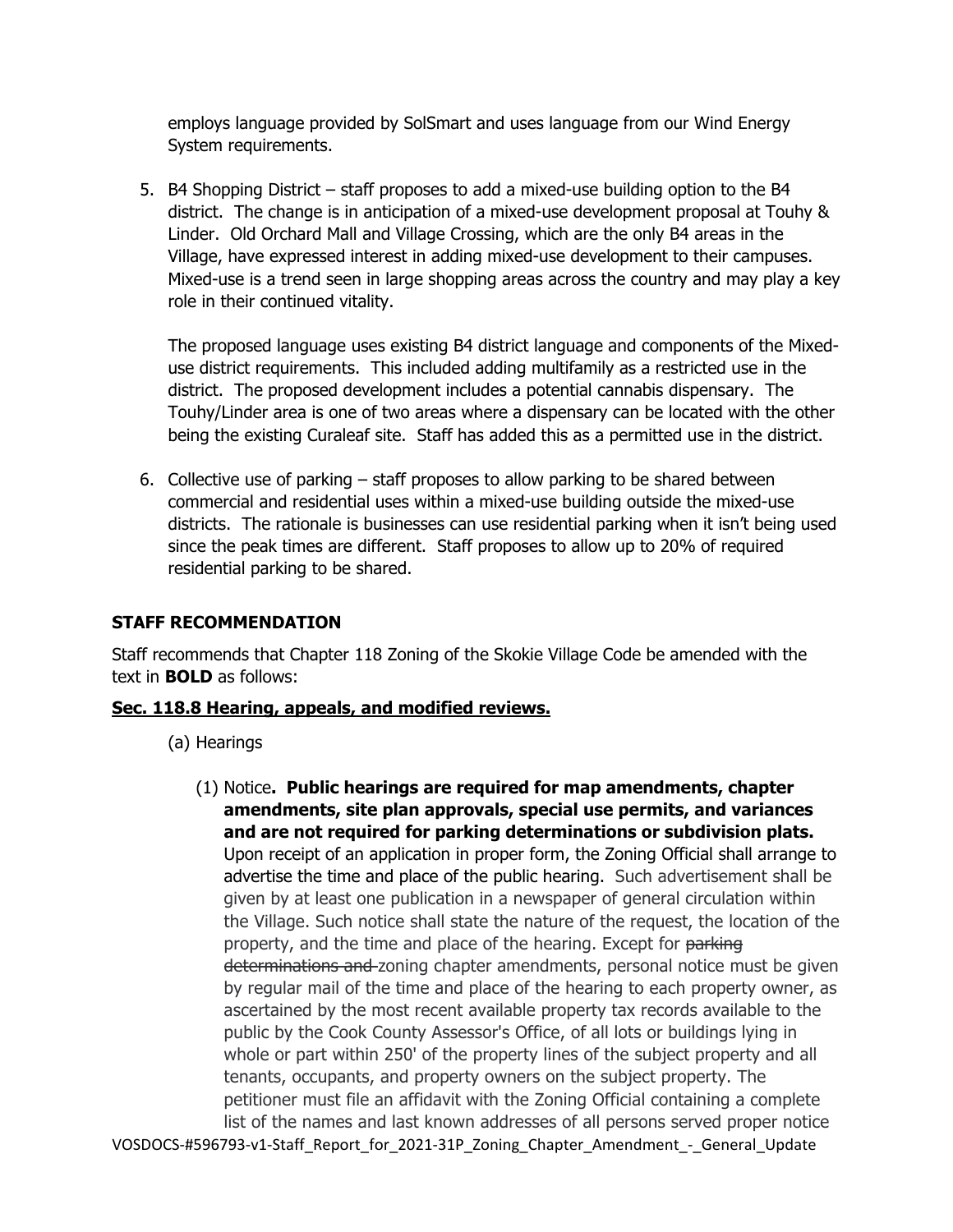pursuant to this section. The notice shall be advertised, posted in a conspicuous manner on the subject property, and delivered by first class mail not more than 45 days nor less than 15 days prior to the hearing, as applicable.

## **Sec. 118-58. – Required site plan approval.**

In **the OR Office Research District** and all business, mixed-use and residential districts site plan approval is required for the development, redevelopment, or modification of buildings and structures or site plan modifications of sites 1 acre or larger in size.

# **Sec. 118-71. Window Trim Lighting**

**Rope lighting, flexible lighting, series lighting and other similar application window trimming are prohibited if visible from a public way. This section is not intended to prohibit seasonal lights.**

#### **Sec. 118-72. Solar Energy Systems**

**(a) Roof-mounted solar energy system** 

- **(1) Defined as a solar energy system that is structurally mounted to the roof of a building or structure.**
- **(2) Permitted as an accessory structure within all zoning districts.**
- **(3) The height shall be no more than 15' above the highest point of a building's roof or 15' above the existing allowable building height in the district, whichever is lower in height.**
- **(4) No portion of the structure shall be located within any required yard.**

#### **(b) Ground-mounted solar energy system**

- **(1) Defined as a solar energy system that is structurally mounted to the ground and is not roof-mounted**
- **(2) Permitted as an accessory structure within all zoning districts.**
- **(3) The structure height shall not exceed 1 story or 15' in height.**
- **(4) The structure shall meet setback requirements for accessory structures as per Section 118-60 of this chapter.**
- **(5) The total area of all accessory structures shall not occupy more than 30% of the rear yard.**

**(c) Electrical transmission lines.**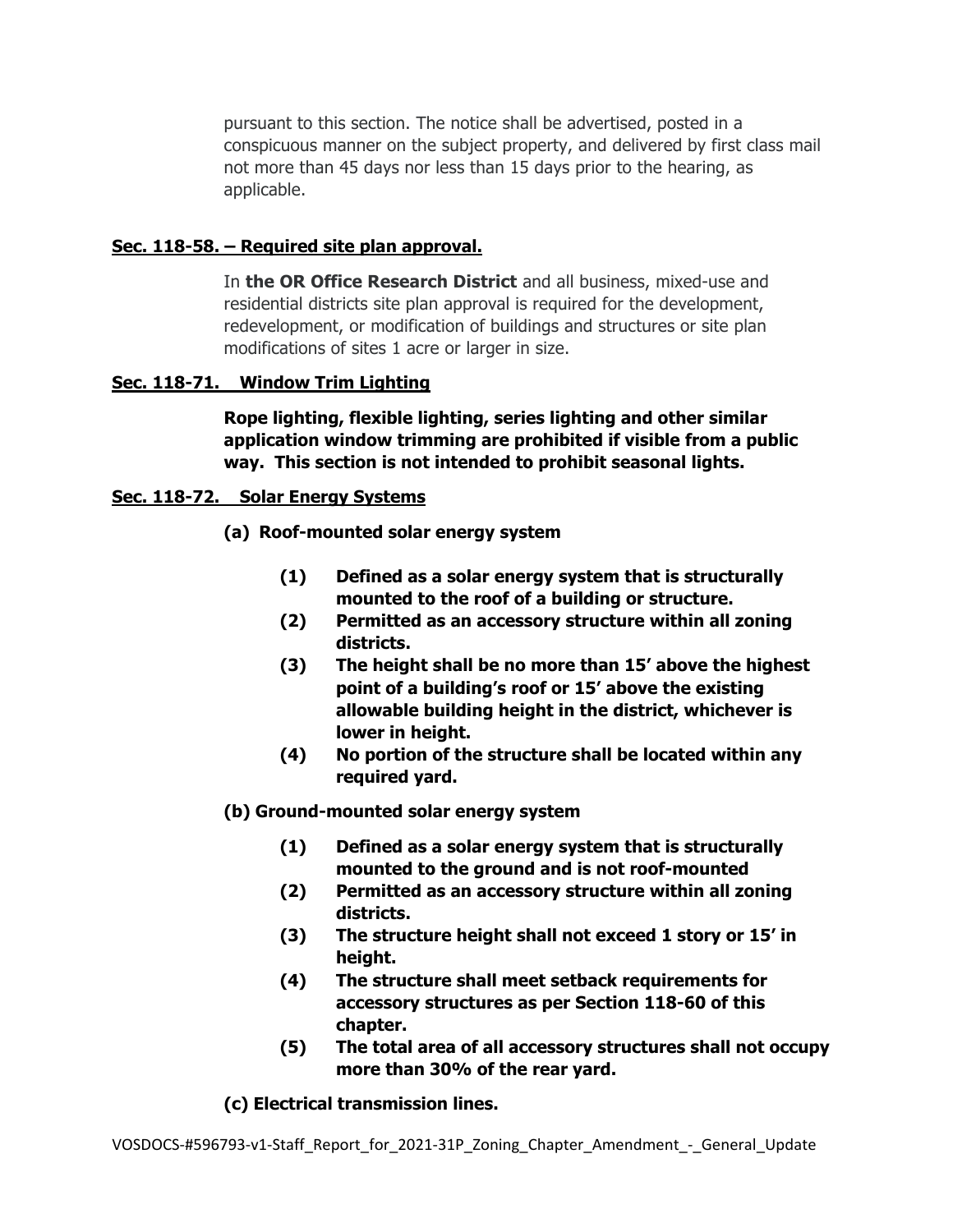**All on-site electrical transmission lines connecting a solar energy system to a building or to the electrical distribution system shall be located underground.** 

**(d) Building permit required.** 

**A building permit is required for the construction or installation of a solar energy system.** 

# **Sec. 118-99. – Cannabis dispensaries.**

(c) Location restrictions. A dispensary shall not be located within 1,500' of the property line of a pre-existing dispensary or within 1,000' of the property line of private or public school grounds, a child care center not in a residence, a public park, a library, or a games arcade establishment to which admission is not restricted to persons 21 years or older, **unless it is located within 750 feet of Village Police Headquarters and all other statutory location restrictions are met.** 

# **Sec. 118-145. - B4 Regional Shopping district. Sec. 118-188. – RX Regional Mixed-**

# **Use Shopping District**

The Regional **Mixed-Use** Shopping district is established to accommodate business establishments of a wide range of **mixed-use,** retail business, and complementary uses to serve a trade area reaching out for several miles or more and embracing a large segment of an urban region. All properties within this district shall be considered planned developments requiring site plan approval in accordance with Article II of this chapter. The following requirements shall apply to the B4 **RX** district:

# **Minimum District Size: 20 acres**

Commercial Buildings:

- (1) Building height. The maximum building height shall be:
	- a. Three stories, not to exceed a maximum height of 65 feet.

b. Twelve stories, not to exceed a maximum height of 175 feet, provided that the following criteria are met:

1. The third level of such structure shall not be located closer than 250 feet to each boundary of the district; and

2. The maximum floor area shall not exceed 12,000 ft  $2$  per floor above the third level.

(2) *Yards*. No building, structure or accessory building shall be erected or maintained within 150 feet of any boundary of a B4 district.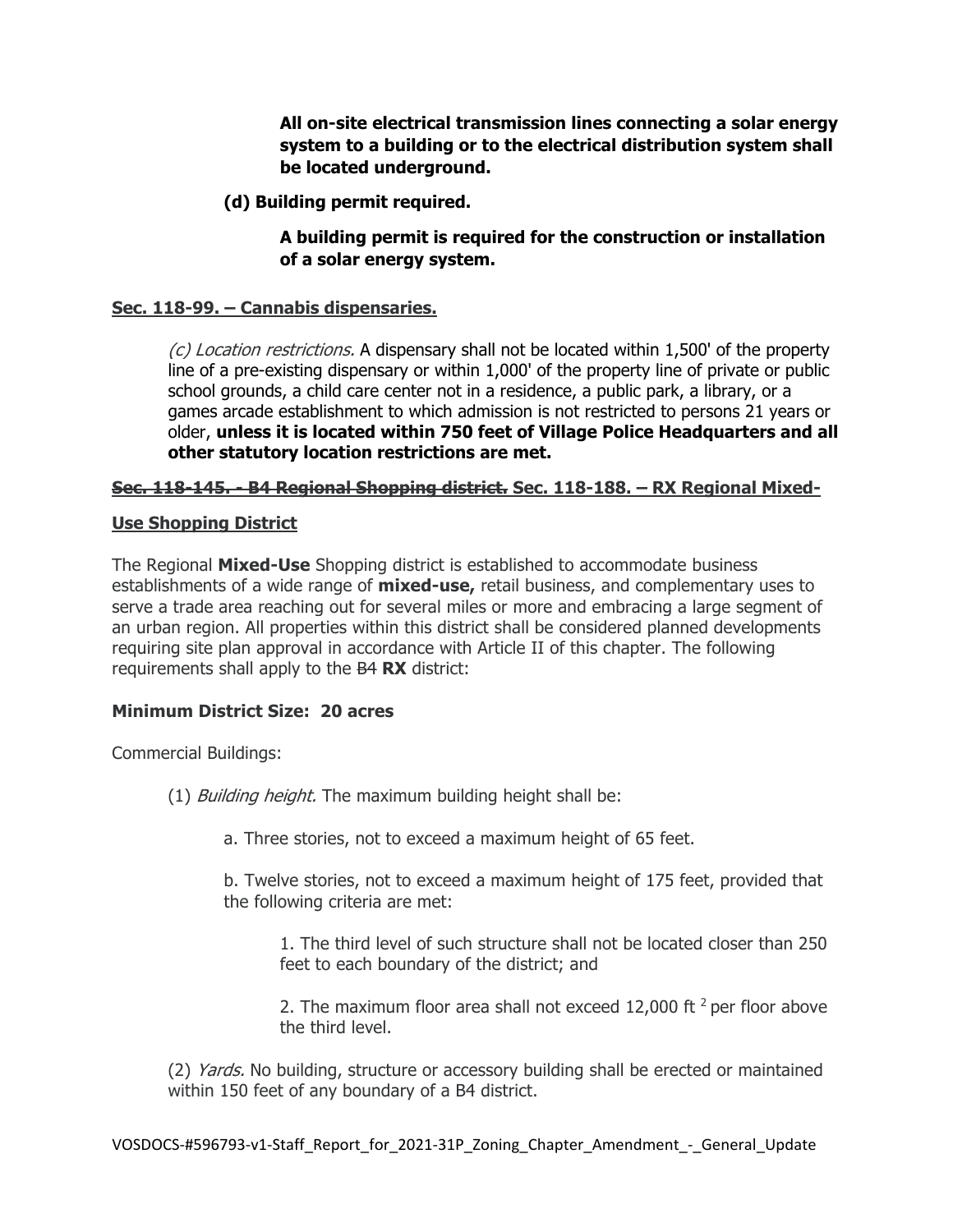**Mixed-Use Buildings:** 

**(1) Building height. The maximum building height shall be twelve stories, not to exceed a maximum height of 175 feet.** 

**(2) Yards. A minimum front yard of 25 feet along Illinois State Route frontages and 15 feet along other street frontages is required. A minimum side and rear yard of 25 feet is required. A minimum landscaped buffer yard of 25 feet is required when adjoining a residentially-zoned property within or outside the Village boundaries.** 

**(3) Commercial area. A minimum of 10,000 square feet or 15% of gross firstfloor area, whichever is less, of first-floor commercial is required within each mixed-use building.** 

**(4) Building design.** 

**a. The minimum first floor height measured from grade to the second story finished floor level floor shall be 15 feet.** 

**b. The minimum depth on the first floor commercial shall be 24 feet.** 

**c. At least 60% of first floor linear frontage shall be devoted to commercial uses or lobby area.** 

**d. At least 50% of the wall area that is between 2 and 12 feet above grade shall be occupied by windows and/or entry doors. These windows and doors shall be the following requirements:** 

**1. Utilize clear transparent glass in order to provide clear views of building interiors from the street to allow natural surveillance of the street and adjacent outdoor spaces.** 

**2. Tint, internal screening, patterns or mirrored coatings are prohibited.** 

**3. Coatings shall be limited to those necessary to meet the minimum U-factor requirement in the latest edition of the International Energy Conversation Code adopted by the State of Illinois.** 

 **4. Be of commercial grade and design.** 

**5. The surface shall not be covered or obstructed by products, signs in excess of the requirements in the Signs chapter, or other opaque materials placed behind the window.** 

**e. An entrance to a corner building shall be located at the corner.**